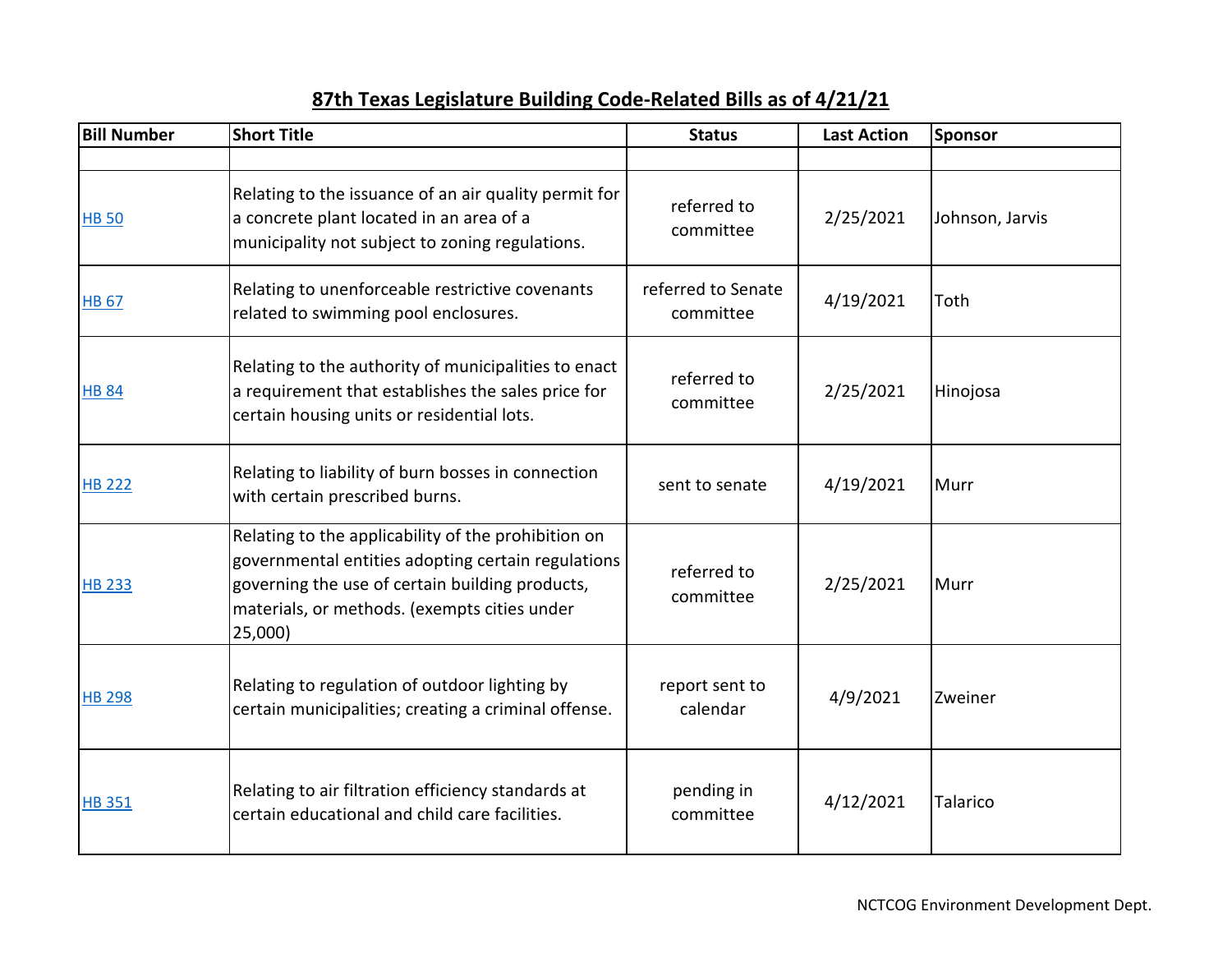| <b>Bill Number</b> | <b>Short Title</b>                                                                                                                                                                                                                                                                                                                                                                                                                                                         | <b>Status</b>               | <b>Last Action</b> | Sponsor             |
|--------------------|----------------------------------------------------------------------------------------------------------------------------------------------------------------------------------------------------------------------------------------------------------------------------------------------------------------------------------------------------------------------------------------------------------------------------------------------------------------------------|-----------------------------|--------------------|---------------------|
| <b>HB 429</b>      | Relating to the coverage of damage from<br>tornadoes and wildfires by the Texas Windstorm<br>Insurance Association.                                                                                                                                                                                                                                                                                                                                                        | pending in<br>committee     | 4/13/2021          | King, Ken           |
| <b>HB 452</b>      | Relating to a study regarding the feasibility of<br>creating a mechanism by which a governmental<br>entity could acquire small parcels of real property<br>in an area and convey them to a developer in order<br>to ensure the property is developed in compliance<br>with model subdivision rules.                                                                                                                                                                        | referred to<br>committee    | 2/25/2021          | Gonzalez, Mary      |
| <b>HB 623</b>      | Relating to the designation of wind-powered<br>energy device construction areas by certain<br>countiessubchapter applies only to a county: that<br>is located adjacent to an international border; and<br>in which a military aviation facility that trains<br>military personnel to pilot aircraft and a national<br>recreation area are locatedprohibit the<br>installation of a wind-powered energy device in<br>the county in an area other than a designated<br>area. | pending in<br>committee     | 4/20/2021          | Morales, Eddie      |
| <b>HB 636</b>      | Relating to the continuation and functions of the<br>Texas State Board of Plumbing Examiners;<br>authorizing a fee.                                                                                                                                                                                                                                                                                                                                                        | sent to senate              | 4/14/2021          | Thompson, Senfronia |
| <b>HB738</b>       | Relating to the residential building codes of<br>municipalities (from IRC 2001 to 2012, with local<br>amendments)                                                                                                                                                                                                                                                                                                                                                          | sent to Senate<br>committee | 4/12/2021          | Paul                |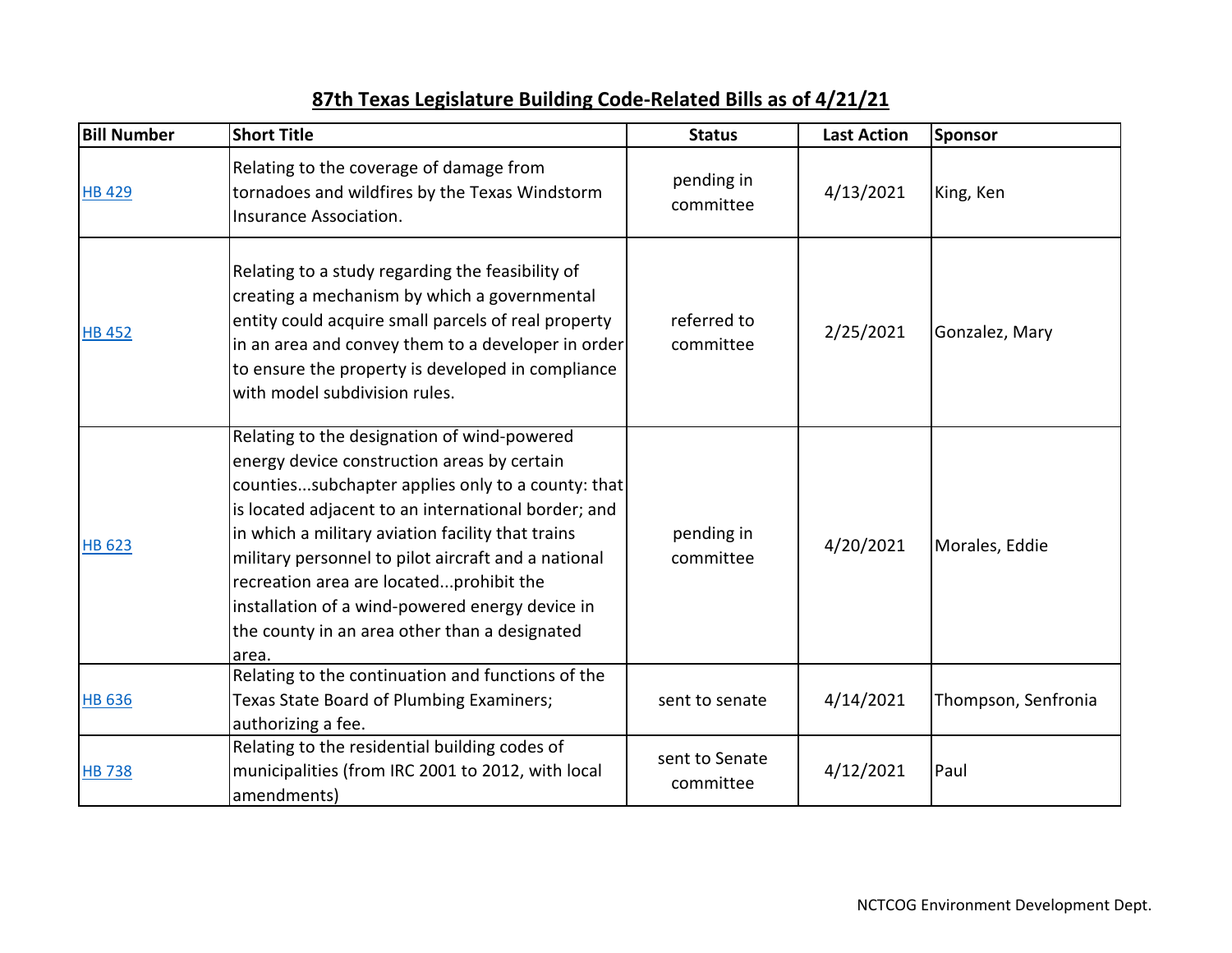| <b>Bill Number</b> | <b>Short Title</b>                                                                                                         | <b>Status</b>               | <b>Last Action</b> | <b>Sponsor</b> |
|--------------------|----------------------------------------------------------------------------------------------------------------------------|-----------------------------|--------------------|----------------|
| <b>HB 754</b>      | Relating to certain municipal requirements<br>imposed on a landlord of a dwelling or a multiunit<br>complex.               | pending in<br>committee     | 3/31/2021          | Cain           |
| <b>HB 871</b>      | Relating to the municipal fees charged to certain<br>air conditioning and refrigeration contractors.                       | sent to Senate<br>committee | 4/14/2021          | Morrison       |
| <b>HB 884</b>      | Relating to local government regulations based on<br>utility service type.                                                 | referred to<br>committee    | 3/1/2021           | <b>Harris</b>  |
| <b>HB 1034</b>     | Relating to the authority of a county to adopt a fire<br>or wildland-urban interface code.                                 | pending in<br>committee     | 3/16/2021          | Goodwin        |
| <b>HB 1137</b>     | Relating to limiting the assessment of certain fees<br>and taxes during a declared state of disaster.                      | referred to<br>committee    | 3/4/2021           | Cain           |
| <b>HB 1347</b>     | Relating to the authority of a political subdivision<br>to impose certain fees on new construction.                        | referred to<br>committee    | 3/5/2021           | Goodwin        |
| <b>HB 1877</b>     | Relating to county and municipal regulation of<br>repairs to vacant residential buildings.                                 | referred to<br>committee    | 3/11/2021          | Gates          |
| <b>HB 1878</b>     | Relating to municipal and county permitting<br>requirements to conduct certain repairs on vacant<br>residential buildings. | referred to<br>committee    | 3/11/2021          | Gates          |
| <b>HB 2548</b>     | Relating to the inspection of municipal buildings<br>during a declared disaster.                                           | pending in<br>committee     | 4/7/2021           | Morrison       |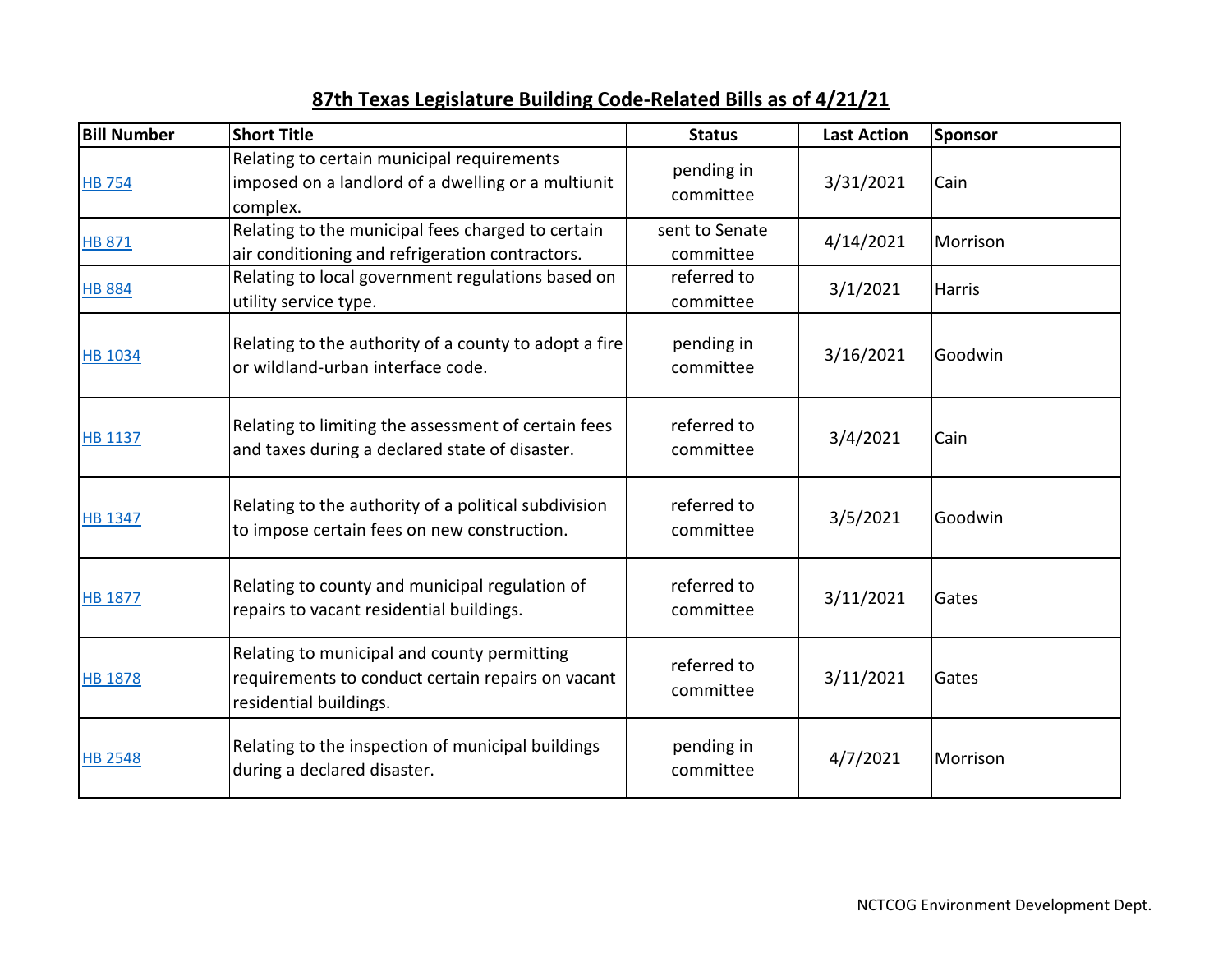| <b>Bill Number</b> | <b>Short Title</b>                                                                                                                                                                                            | <b>Status</b>                   | <b>Last Action</b> | Sponsor   |
|--------------------|---------------------------------------------------------------------------------------------------------------------------------------------------------------------------------------------------------------|---------------------------------|--------------------|-----------|
| <b>HB 2590</b>     | Relating to the time for the issuance of municipal<br>building permits.                                                                                                                                       | pending in<br>committee         | 4/6/2021           | Leach     |
| <b>HB 3215</b>     | Relating to energy efficiency building standards.                                                                                                                                                             | sent to calendars               | 4/19/2021          | Geren     |
| <b>HB 3634</b>     | Relating to the adoption of county and municipal<br>building codes for the insulation and protection of<br>piping in new residential construction.                                                            | referred to<br>committee        | 3/22/2021          | Thierry   |
| <b>HB 3803</b>     | Relating to the adoption of a certain plumbing<br>code by the Texas State Board of Plumbing<br>Examiners.                                                                                                     | scheduled for public<br>hearing | 4/21/2021          | Geren     |
| <b>HB 4496</b>     | Relating to municipal and county building codes.<br>(Adopts the IRC energy efficiancy standards as exist<br>on May 1, 2021)                                                                                   | referred to<br>committee        | 3/29/2021          | Hinojosa  |
|                    |                                                                                                                                                                                                               |                                 |                    |           |
| <b>SB 46</b>       | Relating to the municipal regulation of housing for<br>homeless individuals provided by a religious<br>organization.                                                                                          | no action in<br>committee       | 3/29/2021          | Zaffirini |
| <b>SB 126</b>      | Relating to performance standards for certain<br>aboveground storage tanks.                                                                                                                                   | referred to<br>committee        | 3/3/2021           | Johnson   |
| <b>SB 219</b>      | Relating to civil liability & responsibility for the<br>consequences of defects in the plans,<br>specifications, or related documents for the<br>construction or repair of an improvement to real<br>property | sent to House<br>committee      | 4/13/2021          | Hughes    |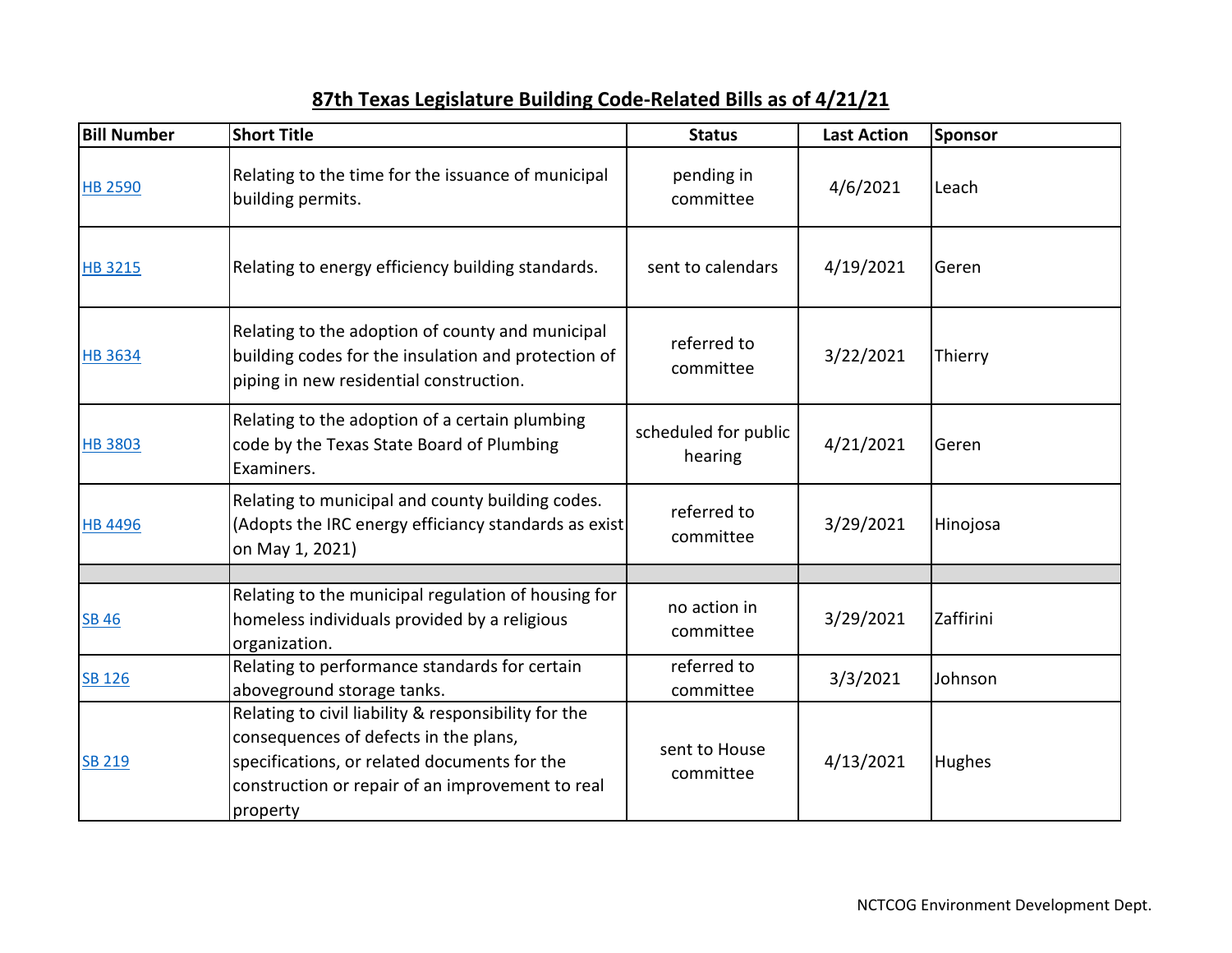| <b>Bill Number</b> | <b>Short Title</b>                                                                                       | <b>Status</b>              | <b>Last Action</b> | Sponsor    |
|--------------------|----------------------------------------------------------------------------------------------------------|----------------------------|--------------------|------------|
| <b>SB 291</b>      | Relating to the posting of certain project<br>information at a commercial building construction<br>site. | sent to House<br>committee | 4/7/2021           | Schwertner |
| <b>SB 304</b>      | Relating to a state goal for competitive zero-<br>carbon electric generation.                            | referred to<br>committee   | 3/9/2021           | Eckhardt   |
| <b>SB 877</b>      | Relating to the inspection of municipal buildings<br>during a declared disaster.                         | sent to House<br>committee | 4/20/2021          | Hancock    |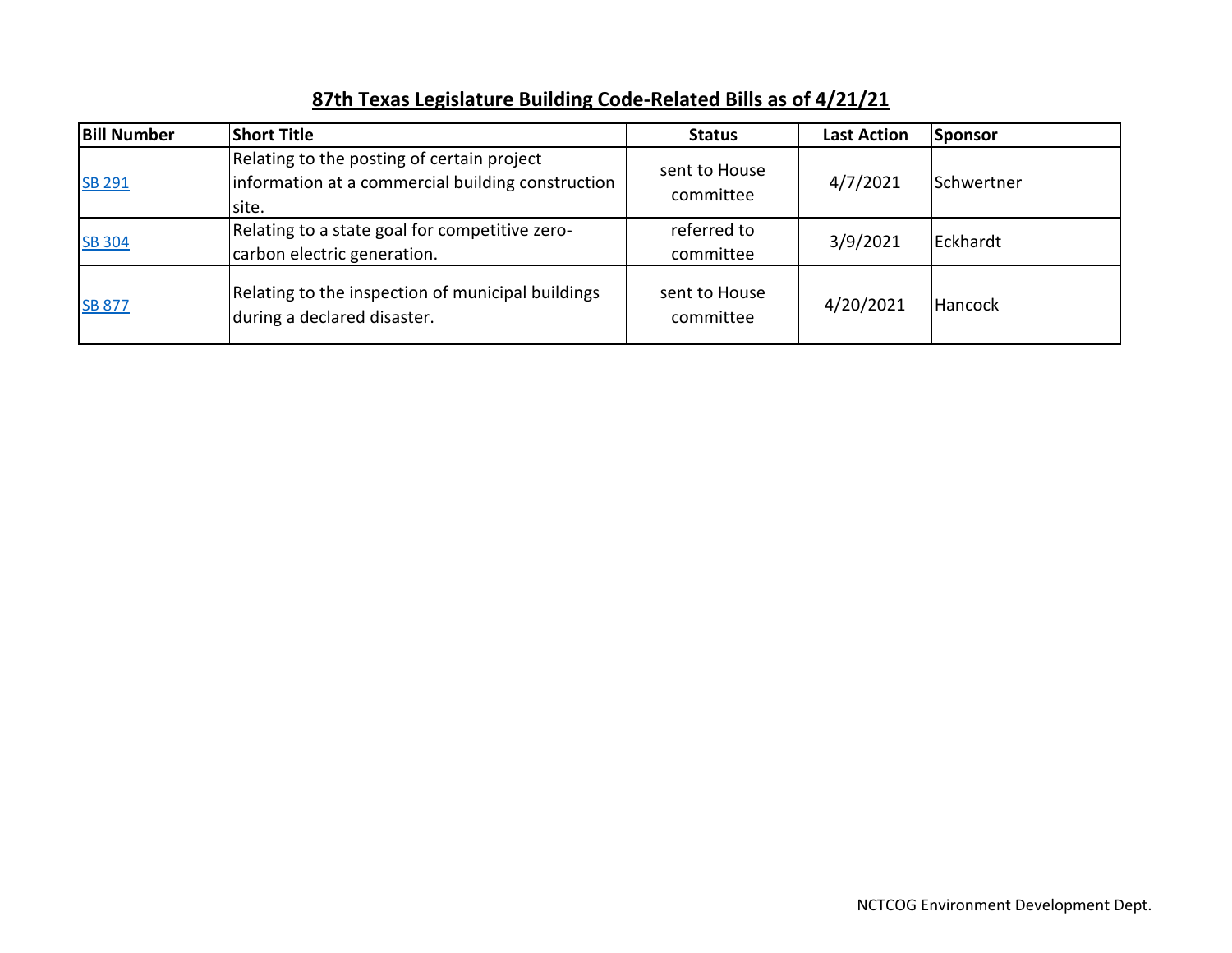Date report generated: Tuesday, April 27, 2021 10:14 AM

### code

**Legislature:** 87th Legislature

| 87(R) HB 67                                 | <b>Author:</b> Toth   et al.                                                                                                                                                     |
|---------------------------------------------|----------------------------------------------------------------------------------------------------------------------------------------------------------------------------------|
| <b>Last Action</b>                          | 04/19/2021 S Referred to Business & Commerce                                                                                                                                     |
| <b>Caption Version:</b>                     | Engrossed                                                                                                                                                                        |
| <b>Caption:</b>                             | Relating to restrictive covenants related to swimming pool enclosures.                                                                                                           |
| <b>House Committee:</b>                     | Business & Industry (Out)                                                                                                                                                        |
| <b>Senate Committee:</b>                    | Business & Commerce (In)                                                                                                                                                         |
| <b>Comment:</b>                             | swimming pool                                                                                                                                                                    |
| $87(R)$ HB 167                              | <b>Author: Ortega</b>                                                                                                                                                            |
| <b>Last Action</b>                          | 04/12/2021 S Received from the House                                                                                                                                             |
| <b>Caption Version:</b>                     | Engrossed                                                                                                                                                                        |
| <b>Caption:</b>                             | Relating to common and public nuisances.                                                                                                                                         |
| <b>House Committee:</b>                     | Judiciary & Civil Jurisprudence (Out)                                                                                                                                            |
| <b>Senate Committee:</b><br><b>Comment:</b> | common nuisances - temporary restraining order                                                                                                                                   |
| 87(R) HB 233                                | <b>Author: Murr</b>                                                                                                                                                              |
| <b>Last Action</b>                          | 02/25/2021 H Referred to State Affairs                                                                                                                                           |
| <b>Caption Version:</b>                     | Introduced                                                                                                                                                                       |
| <b>Caption:</b>                             | Relating to the applicability of the prohibition on governmental entities adopting certain regulations<br>governing the use of certain building products, materials, or methods. |
| <b>House Committee:</b>                     | State Affairs (In)                                                                                                                                                               |
| <b>Senate Committee:</b>                    |                                                                                                                                                                                  |
|                                             |                                                                                                                                                                                  |
| <b>Comment:</b>                             | materials                                                                                                                                                                        |
| 87(R) HB 236                                | <b>Author: Bernal</b>                                                                                                                                                            |
| <b>Last Action</b>                          | 02/25/2021 H Referred to Homeland Security & Public Safety                                                                                                                       |
| <b>Caption Version:</b>                     | Introduced                                                                                                                                                                       |
| <b>Caption:</b>                             | Relating to the notice given by a property owner prohibiting a handgun license holder from carrying a<br>handgun on certain property.                                            |
| <b>House Committee:</b>                     | Homeland Security & Public Safety (In)                                                                                                                                           |
| <b>Senate Committee:</b>                    |                                                                                                                                                                                  |
| <b>Comment:</b>                             | notice sign w/ letter sizes prohibiting handguns on certain properties                                                                                                           |
| 87(R) HB 291                                | <b>Author:</b> Murr   et al.                                                                                                                                                     |
| <b>Last Action</b>                          | 04/19/2021 H Left pending in committee                                                                                                                                           |
| <b>Caption Version:</b>                     | Introduced                                                                                                                                                                       |
| <b>Caption:</b>                             | Relating to the regulation of certain aggregate production operations by the Texas Commission on<br>Environmental Quality; authorizing an increase in the amount of a fee.       |
| <b>House Committee:</b>                     | Environmental Regulation (In)                                                                                                                                                    |
| <b>Senate Committee:</b>                    |                                                                                                                                                                                  |

 $\hat{\mathcal{L}}$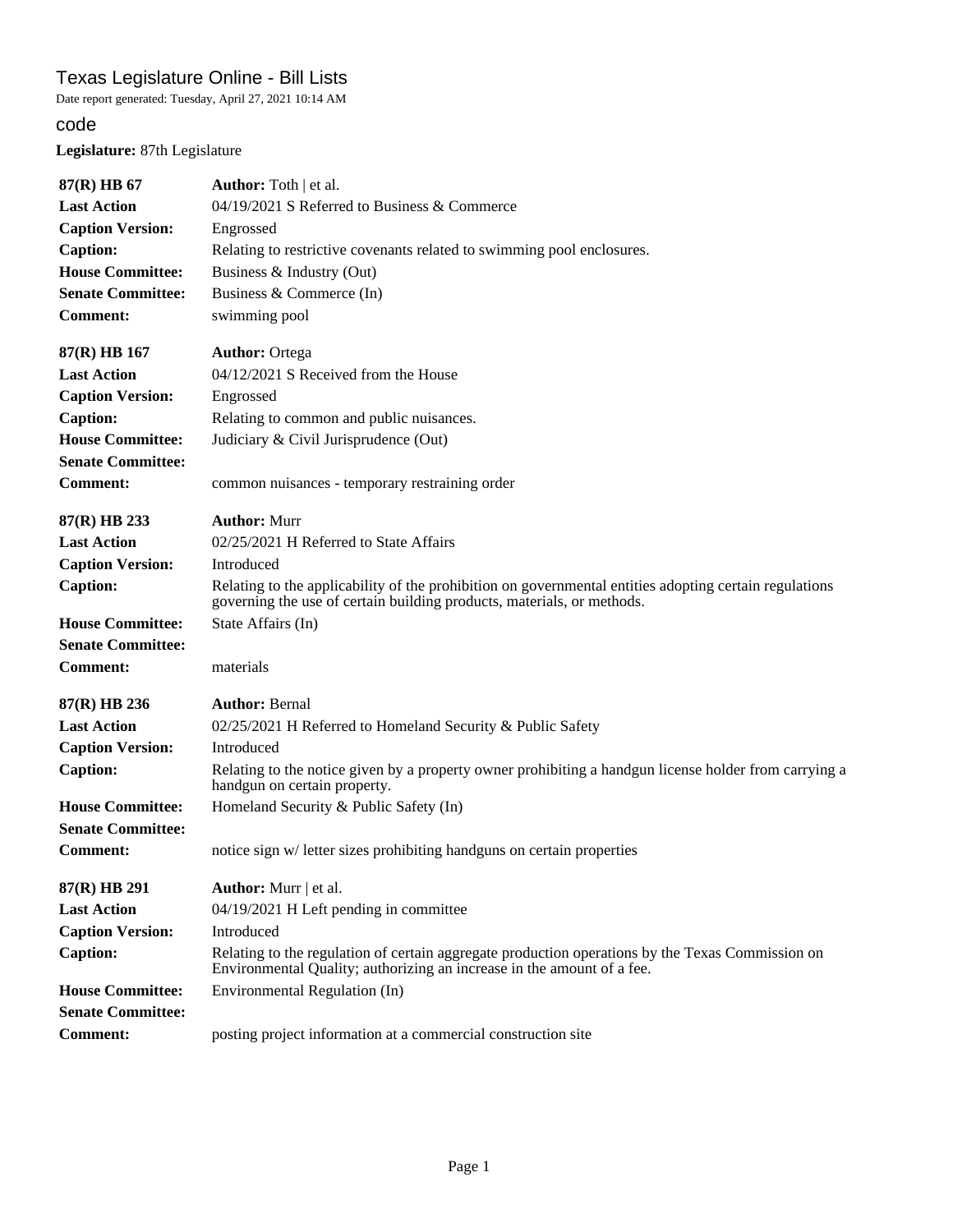| 87(R) HB 429                                | Author: King, Ken                                                                                                |
|---------------------------------------------|------------------------------------------------------------------------------------------------------------------|
| <b>Last Action</b>                          | 04/13/2021 H Left pending in committee                                                                           |
| <b>Caption Version:</b>                     | Introduced                                                                                                       |
| <b>Caption:</b>                             | Relating to the coverage of damage from tornadoes and wildfires by the Texas Windstorm Insurance<br>Association. |
| <b>House Committee:</b>                     | Insurance (In)                                                                                                   |
| <b>Senate Committee:</b>                    |                                                                                                                  |
| <b>Comment:</b>                             | windstorm                                                                                                        |
| 87(R) HB 610                                | <b>Author:</b> Swanson   et al.                                                                                  |
| <b>Last Action</b>                          | 04/21/2021 H Reported favorably as substituted                                                                   |
| <b>Caption Version:</b>                     | Introduced                                                                                                       |
| <b>Caption:</b>                             | Relating to judicial review of certain local laws applicable to state license holders.                           |
| <b>House Committee:</b>                     | Judiciary & Civil Jurisprudence (In)                                                                             |
| <b>Senate Committee:</b><br><b>Comment:</b> | judicial review of local laws applicable to state license holders                                                |
|                                             |                                                                                                                  |
| 87(R) HB 636                                | Author: Thompson, Senfronia   et al.                                                                             |
| <b>Last Action</b>                          | 04/21/2021 S Referred to Natural Resources & Economic Development                                                |
| <b>Caption Version:</b>                     | Engrossed                                                                                                        |
| <b>Caption:</b>                             | Relating to the continuation and functions of the Texas State Board of Plumbing Examiners; authorizing a<br>fee. |
| <b>House Committee:</b>                     | Licensing & Administrative Procedures (Out)                                                                      |
| <b>Senate Committee:</b>                    | Natural Resources & Economic Development (In)                                                                    |
| <b>Comment:</b>                             | plumbing board                                                                                                   |
| 87(R) HB 738                                | <b>Author: Paul</b>                                                                                              |
| <b>Last Action</b>                          | 04/12/2021 S Referred to Business & Commerce                                                                     |
| <b>Caption Version:</b>                     | Engrossed                                                                                                        |
| <b>Caption:</b>                             | Relating to the residential and commercial building codes of municipalities.                                     |
| <b>House Committee:</b>                     | Land & Resource Management (Out)                                                                                 |
| <b>Senate Committee:</b>                    | Business & Commerce (In)                                                                                         |
| <b>Comment:</b>                             | IRC cde                                                                                                          |
| 87(R) HB 871                                | Author: Morrison   et al.                                                                                        |
| <b>Last Action</b>                          | 04/14/2021 S Referred to Local Government                                                                        |
| <b>Caption Version:</b>                     | Engrossed                                                                                                        |
| Caption:                                    | Relating to the municipal fees charged to certain air conditioning and refrigeration contractors.                |
| <b>House Committee:</b>                     | Urban Affairs (Out)                                                                                              |
| <b>Senate Committee:</b>                    | Local Government (In)                                                                                            |
| <b>Comment:</b>                             | municipal fees charged to air conditioning contractors                                                           |
| 87(R) HB 884                                | Author: Harris   et al.                                                                                          |
| <b>Last Action</b>                          | 03/01/2021 H Referred to State Affairs                                                                           |
| <b>Caption Version:</b>                     | Introduced                                                                                                       |
| <b>Caption:</b>                             | Relating to local government regulations based on utility service type.                                          |
| <b>House Committee:</b>                     | State Affairs (In)                                                                                               |
| <b>Senate Committee:</b>                    |                                                                                                                  |
| <b>Comment:</b>                             | restrict local regulations based on utility service type                                                         |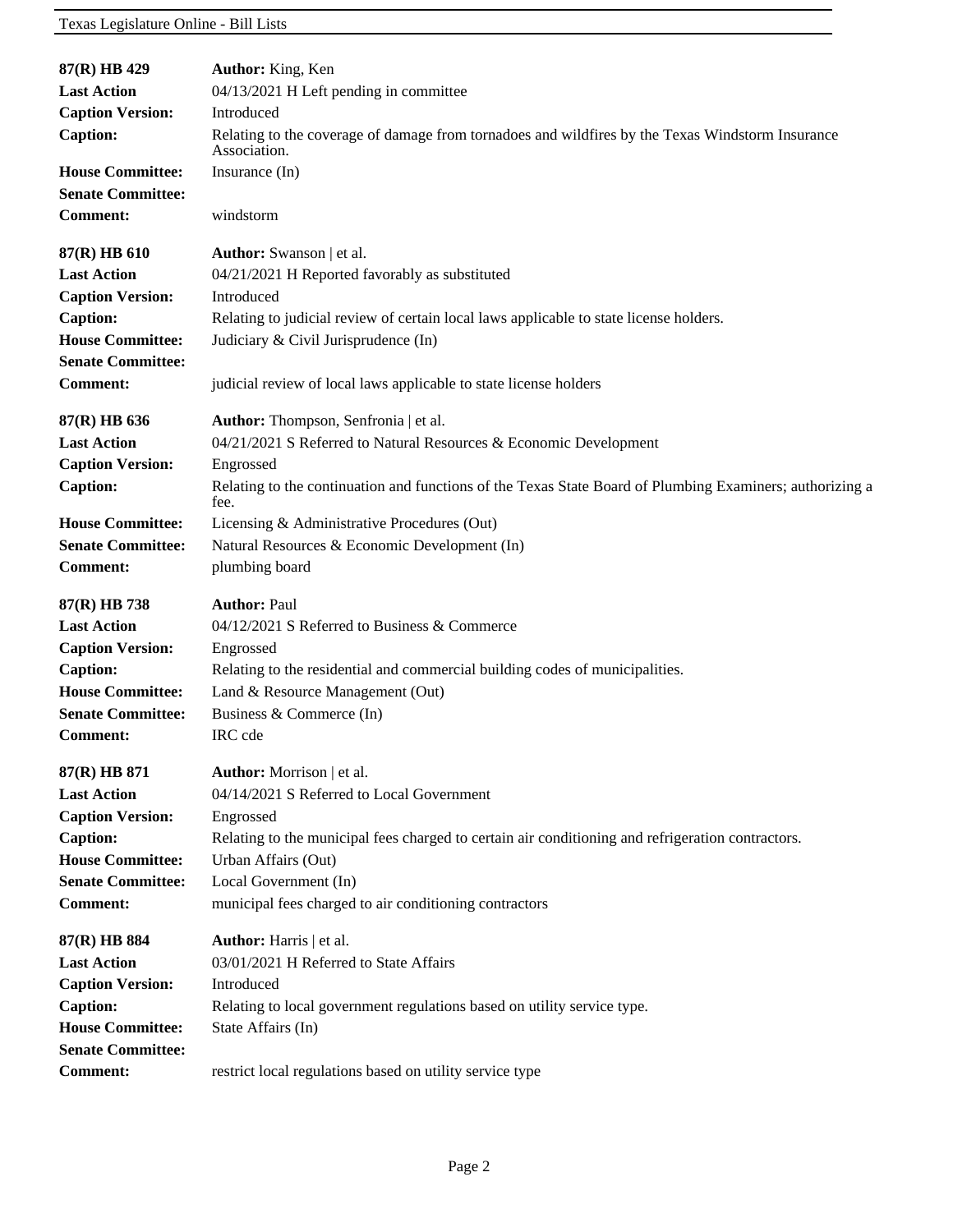| 87(R) HB 1034            | <b>Author:</b> Goodwin                                                                                                                |
|--------------------------|---------------------------------------------------------------------------------------------------------------------------------------|
| <b>Last Action</b>       | 03/16/2021 H Left pending in committee                                                                                                |
| <b>Caption Version:</b>  | Introduced                                                                                                                            |
| <b>Caption:</b>          | Relating to the authority of a county to adopt a fire or wildland-urban interface code.                                               |
| <b>House Committee:</b>  | Land & Resource Management (In)                                                                                                       |
| <b>Senate Committee:</b> |                                                                                                                                       |
| <b>Comment:</b>          | Wildlife urban interface and fire code                                                                                                |
| 87(R) HB 1347            | <b>Author: Goodwin</b>                                                                                                                |
| <b>Last Action</b>       | 03/05/2021 H Referred to Land & Resource Management                                                                                   |
| <b>Caption Version:</b>  | Introduced                                                                                                                            |
| <b>Caption:</b>          | Relating to the authority of a political subdivision to impose certain fees on new construction.                                      |
| <b>House Committee:</b>  | Land & Resource Management (In)                                                                                                       |
| <b>Senate Committee:</b> |                                                                                                                                       |
| <b>Comment:</b>          | repeal prohibition against linkage fees                                                                                               |
| 87(R) HB 1475            | <b>Author: Cyrier</b>                                                                                                                 |
| <b>Last Action</b>       | 04/26/2021 H Comm. report sent to Local & Consent Calendar                                                                            |
| <b>Caption Version:</b>  | House Committee Report                                                                                                                |
| <b>Caption:</b>          | Relating to municipal board of adjustment zoning variances based on unnecessary hardship.                                             |
| <b>House Committee:</b>  | Land & Resource Management (Out)                                                                                                      |
| <b>Senate Committee:</b> |                                                                                                                                       |
| <b>Comment:</b>          | municipal board of adjustment zoning variances                                                                                        |
|                          |                                                                                                                                       |
| 87(R) HB 1501            | <b>Author:</b> Dean   et al.                                                                                                          |
| <b>Last Action</b>       | 04/14/2021 H Reported favorably as substituted                                                                                        |
| <b>Caption Version:</b>  | Introduced                                                                                                                            |
| <b>Caption:</b>          | Relating to certain regulations adopted by governmental entities restricting the use of natural gas or propane.                       |
| <b>House Committee:</b>  | State Affairs (In)                                                                                                                    |
| <b>Senate Committee:</b> |                                                                                                                                       |
| <b>Comment:</b>          | preempt any governmental prohibition on use of natural gas or propane utility provider                                                |
| 87(R) HB 1686            | <b>Author:</b> Cortez   et al.                                                                                                        |
| <b>Last Action</b>       | 04/21/2021 H Committee report sent to Calendars                                                                                       |
| <b>Caption Version:</b>  | House Committee Report                                                                                                                |
| <b>Caption:</b>          | Relating to the regulation of food production on single-family residential lots by a municipality or property<br>owners' association. |
| <b>House Committee:</b>  | Agriculture & Livestock (Out)                                                                                                         |
| <b>Senate Committee:</b> |                                                                                                                                       |
| <b>Comment:</b>          | sfr food production                                                                                                                   |
| 87(R) HB 1877            | <b>Author: Gates</b>                                                                                                                  |
| <b>Last Action</b>       | 04/27/2021 H Scheduled for public hearing on                                                                                          |
| <b>Caption Version:</b>  | Introduced                                                                                                                            |
| <b>Caption:</b>          | Relating to county and municipal regulation of repairs to vacant residential buildings.                                               |
| <b>House Committee:</b>  | Land & Resource Management (In)                                                                                                       |
| <b>Senate Committee:</b> |                                                                                                                                       |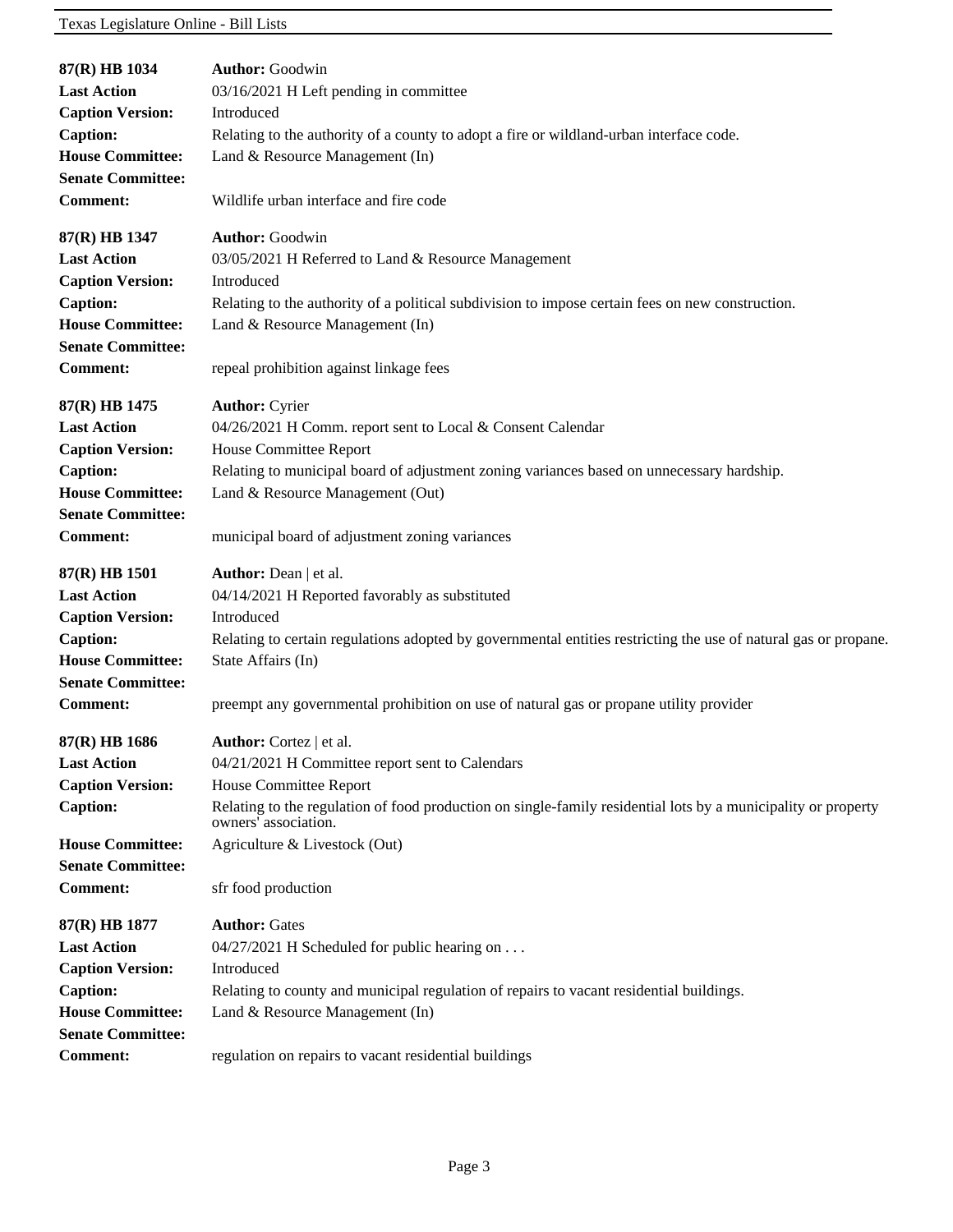| 87(R) HB 1878                                       | <b>Author: Gates</b>                                                                                                           |
|-----------------------------------------------------|--------------------------------------------------------------------------------------------------------------------------------|
| <b>Last Action</b>                                  | 04/27/2021 H Scheduled for public hearing on                                                                                   |
| <b>Caption Version:</b>                             | Introduced                                                                                                                     |
| <b>Caption:</b>                                     | Relating to municipal and county permitting requirements to conduct certain repairs on vacant residential<br>buildings.        |
| <b>House Committee:</b><br><b>Senate Committee:</b> | Land & Resource Management (In)                                                                                                |
| <b>Comment:</b>                                     | permitting on repairs to vacant residential buildings                                                                          |
| 87(R) HB 2205                                       | Author: Romero, Jr.   et al.                                                                                                   |
| <b>Last Action</b>                                  | 04/28/2021 H Placed on General State Calendar                                                                                  |
| <b>Caption Version:</b>                             | House Committee Report                                                                                                         |
| <b>Caption:</b>                                     | Relating to applicability of the International Swimming Pool and Spa Code to certain pools, spas, and other<br>swimming areas. |
| <b>House Committee:</b>                             | Urban Affairs (Out)                                                                                                            |
| <b>Senate Committee:</b>                            |                                                                                                                                |
| <b>Comment:</b>                                     | adoption International Swimming Pool and Spa code                                                                              |
| $87(R)$ HB 2548                                     | <b>Author: Morrison</b>                                                                                                        |
| <b>Last Action</b>                                  | 04/07/2021 H Left pending in committee                                                                                         |
| <b>Caption Version:</b>                             | Introduced                                                                                                                     |
| <b>Caption:</b>                                     | Relating to the inspection of municipal buildings during a declared disaster.                                                  |
| <b>House Committee:</b>                             | Urban Affairs (In)                                                                                                             |
| <b>Senate Committee:</b>                            |                                                                                                                                |
| <b>Comment:</b>                                     | inspection municipal building disasters                                                                                        |
| 87(R) HB 2590                                       | <b>Author:</b> Leach   et al.                                                                                                  |
| <b>Last Action</b>                                  | 04/06/2021 H Left pending in committee                                                                                         |
| <b>Caption Version:</b>                             | Introduced                                                                                                                     |
| <b>Caption:</b>                                     | Relating to the time for the issuance of municipal building permits.                                                           |
| <b>House Committee:</b>                             | Land & Resource Management (In)                                                                                                |
| <b>Senate Committee:</b>                            |                                                                                                                                |
| <b>Comment:</b>                                     | time issuance of building permit                                                                                               |
| 87(R) HB 2997                                       | <b>Author: Gates</b>                                                                                                           |
| <b>Last Action</b>                                  | 04/27/2021 H Scheduled for public hearing on                                                                                   |
| <b>Caption Version:</b>                             | Introduced                                                                                                                     |
| <b>Caption:</b>                                     | Relating to the municipal determination of exceptions to plat requirements for certain property<br>developments.               |
| <b>House Committee:</b>                             | Land & Resource Management (In)                                                                                                |
| <b>Senate Committee:</b>                            |                                                                                                                                |
| <b>Comment:</b>                                     | eliminate requirement for plat on certain development tracts                                                                   |
| 87(R) HB 3215                                       | <b>Author: Geren</b>                                                                                                           |
| <b>Last Action</b>                                  | 04/19/2021 H Committee report sent to Calendars                                                                                |
| <b>Caption Version:</b>                             | House Committee Report                                                                                                         |
| <b>Caption:</b>                                     | Relating to energy efficiency building standards.                                                                              |
| <b>House Committee:</b>                             | Energy Resources (Out)                                                                                                         |
| <b>Senate Committee:</b>                            |                                                                                                                                |
| <b>Comment:</b>                                     | relating to energy efficiency ICC standards 301 and 380                                                                        |
|                                                     |                                                                                                                                |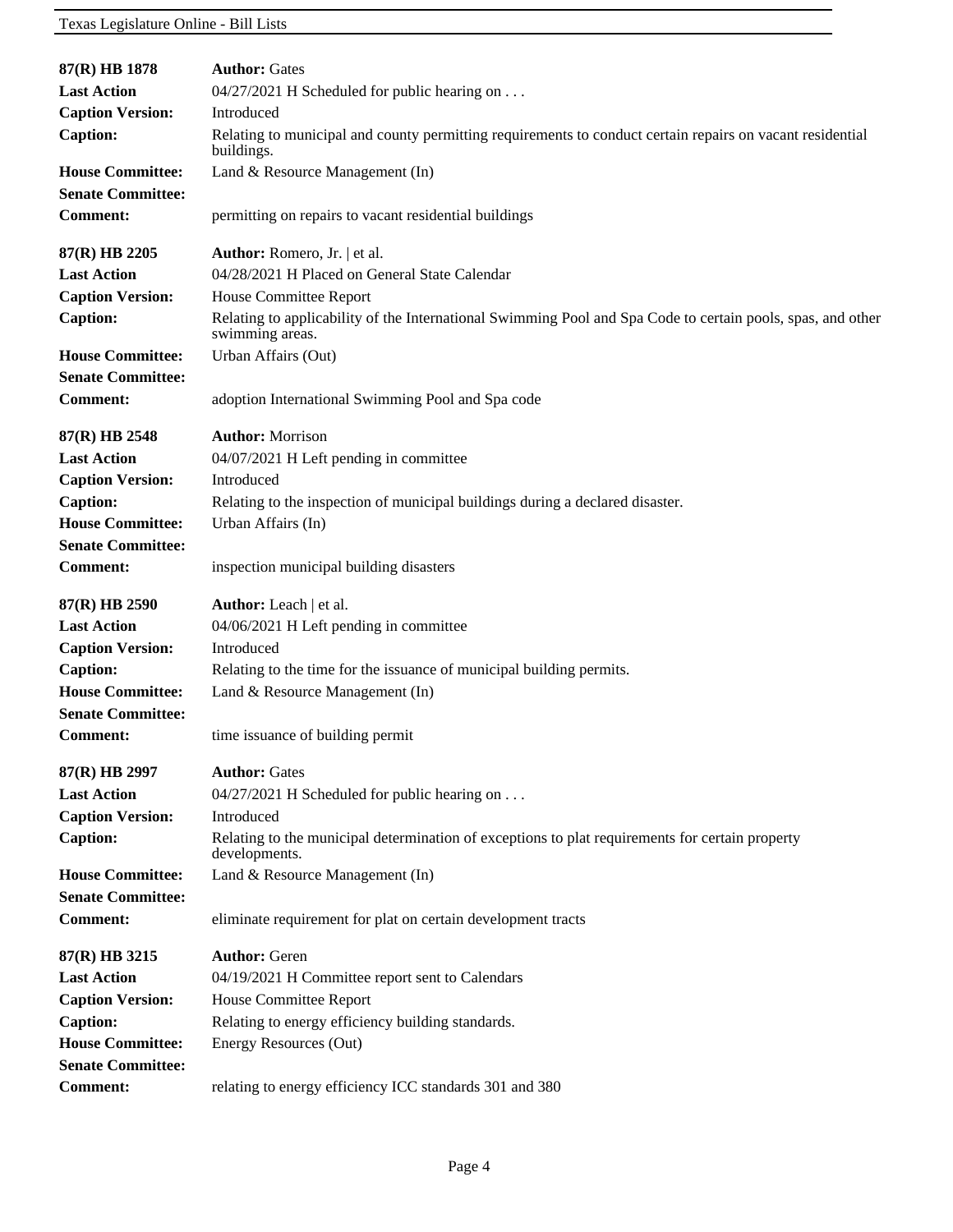| 87(R) HB 3634                                       | <b>Author: Thierry</b>                                                                                                                                             |
|-----------------------------------------------------|--------------------------------------------------------------------------------------------------------------------------------------------------------------------|
| <b>Last Action</b>                                  | 03/22/2021 H Referred to Land & Resource Management                                                                                                                |
| <b>Caption Version:</b>                             | Introduced                                                                                                                                                         |
| <b>Caption:</b>                                     | Relating to the adoption of county and municipal building codes for the insulation and protection of piping in<br>new residential construction.                    |
| <b>House Committee:</b><br><b>Senate Committee:</b> | Land & Resource Management (In)                                                                                                                                    |
| <b>Comment:</b>                                     | IRC code adopt - purposes of r-3 pipe insulation                                                                                                                   |
| 87(R) HB 3909                                       | Author: Harris   et al.                                                                                                                                            |
| <b>Last Action</b>                                  | 04/21/2021 H Left pending in committee                                                                                                                             |
| <b>Caption Version:</b>                             | Introduced                                                                                                                                                         |
| <b>Caption:</b>                                     | Relating to the authority of a political subdivision to regulate certain activities.                                                                               |
| <b>House Committee:</b><br><b>Senate Committee:</b> | Licensing & Administrative Procedures (In)                                                                                                                         |
| <b>Comment:</b>                                     | Preemeption of local authority to regulate local occupational licenses                                                                                             |
| 87(R) HB 4086                                       | <b>Author: Turner, Chris</b>                                                                                                                                       |
| <b>Last Action</b>                                  | 04/21/2021 H Left pending in committee                                                                                                                             |
| <b>Caption Version:</b>                             | Introduced                                                                                                                                                         |
| <b>Caption:</b>                                     | Relating to standards for and regulation of elevators, escalators, and similar equipment in single-family<br>dwellings.                                            |
| <b>House Committee:</b><br><b>Senate Committee:</b> | Licensing & Administrative Procedures (In)                                                                                                                         |
| <b>Comment:</b>                                     | standards regulating elevators in single family dwellings                                                                                                          |
| 87(R) HB 4121                                       | <b>Author: Guillen</b>                                                                                                                                             |
| <b>Last Action</b>                                  | 04/06/2021 H Left pending in committee                                                                                                                             |
| <b>Caption Version:</b>                             | Introduced                                                                                                                                                         |
| <b>Caption:</b>                                     | Relating to prompt review of land development applications and the award of court costs and attorney's fees<br>against a political subdivision in certain actions. |
| <b>House Committee:</b>                             | Land & Resource Management (In)                                                                                                                                    |
| <b>Senate Committee:</b>                            |                                                                                                                                                                    |
| <b>Comment:</b>                                     | 30 day land development approval required w/ municipal court cost                                                                                                  |
| 87(R) HB 4496                                       | <b>Author:</b> Hinojosa                                                                                                                                            |
| <b>Last Action</b>                                  | 04/27/2021 H Scheduled for public hearing on                                                                                                                       |
| <b>Caption Version:</b>                             | Introduced                                                                                                                                                         |
| <b>Caption:</b>                                     | Relating to municipal and county building codes.                                                                                                                   |
| <b>House Committee:</b>                             | Land & Resource Management (In)                                                                                                                                    |
| <b>Senate Committee:</b>                            |                                                                                                                                                                    |
| <b>Comment:</b>                                     | adoption of energy 2021 IRC chapters and future 2028 energy codes                                                                                                  |
| 87(R) SB 355                                        | <b>Author: Miles</b>                                                                                                                                               |
| <b>Last Action</b>                                  | 04/21/2021 H Referred to Transportation                                                                                                                            |
| <b>Caption Version:</b>                             | Engrossed                                                                                                                                                          |
| Caption:                                            | Relating to the civil penalty for certain signs placed on the right-of-way of a public road.                                                                       |
| <b>House Committee:</b>                             | Transportation (In)                                                                                                                                                |
| <b>Senate Committee:</b>                            | Transportation (Out)                                                                                                                                               |
| <b>Comment:</b>                                     | relating to signs in r.o.w.                                                                                                                                        |
|                                                     |                                                                                                                                                                    |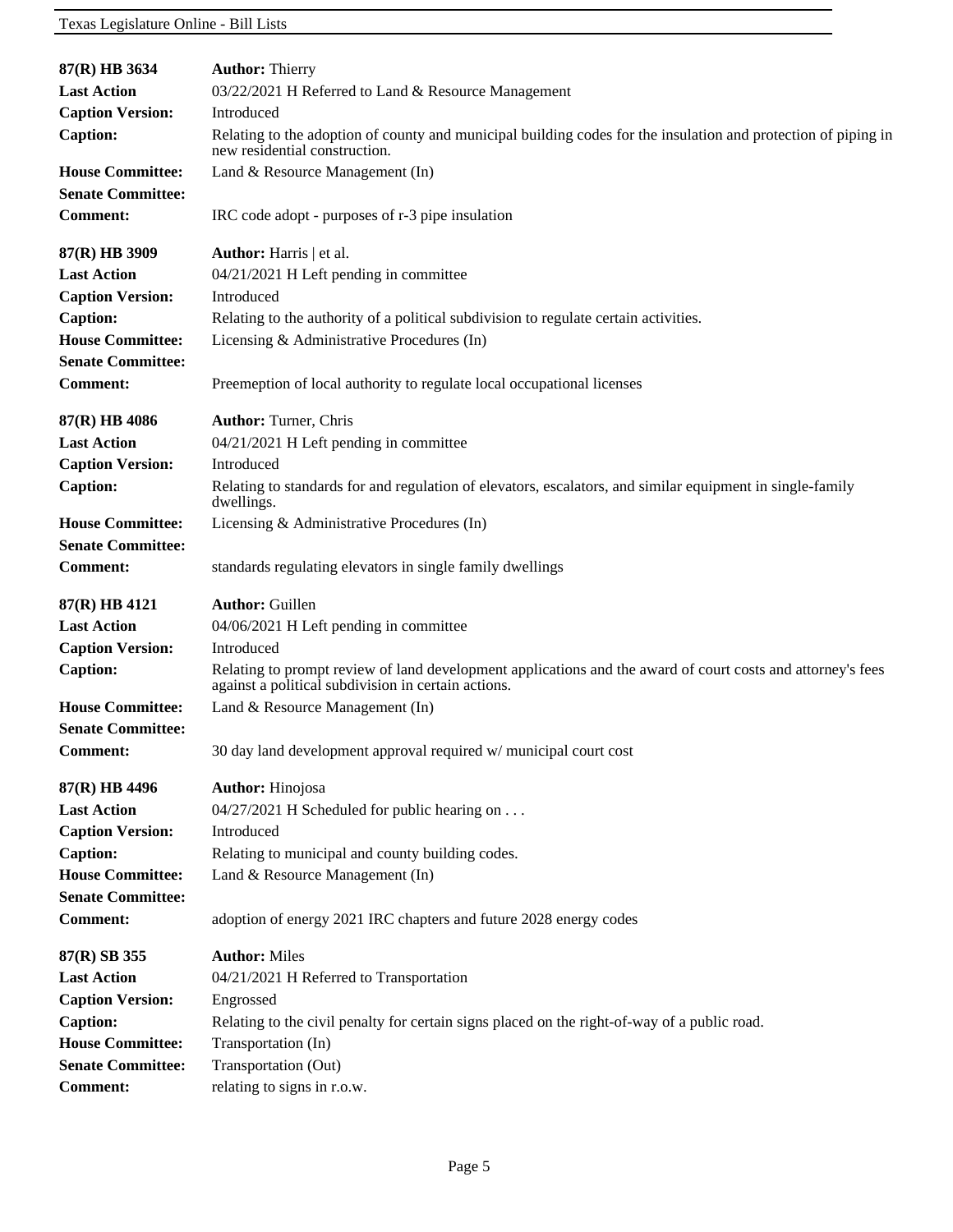| 87(R) SB 871             | <b>Author:</b> Nichols   et al.                                                                                                                                                                       |
|--------------------------|-------------------------------------------------------------------------------------------------------------------------------------------------------------------------------------------------------|
| <b>Last Action</b>       | 03/11/2021 S Referred to Natural Resources & Economic Development                                                                                                                                     |
| <b>Caption Version:</b>  | Introduced                                                                                                                                                                                            |
| <b>Caption:</b>          | Relating to the continuation and functions of the Texas State Board of Plumbing Examiners; requiring an<br>occupational license; authorizing a fee.                                                   |
| <b>House Committee:</b>  |                                                                                                                                                                                                       |
| <b>Senate Committee:</b> | Natural Resources & Economic Development (In)                                                                                                                                                         |
| <b>Comment:</b>          | continuation of functions for plumbing board                                                                                                                                                          |
| 87(R) SB 877             | <b>Author: Hancock</b>                                                                                                                                                                                |
| <b>Last Action</b>       | 04/21/2021 H Referred to Urban Affairs                                                                                                                                                                |
| <b>Caption Version:</b>  | Engrossed                                                                                                                                                                                             |
| <b>Caption:</b>          | Relating to the inspection of municipal buildings during a declared disaster.                                                                                                                         |
| <b>House Committee:</b>  | Urban Affairs (In)                                                                                                                                                                                    |
| <b>Senate Committee:</b> | Business & Commerce (Out)                                                                                                                                                                             |
| <b>Comment:</b>          | inspection municipal buildings disaster                                                                                                                                                               |
| 87(R) SB 900             | <b>Author:</b> Alvarado                                                                                                                                                                               |
| <b>Last Action</b>       | 04/20/2021 S Committee report printed and distributed                                                                                                                                                 |
| <b>Caption Version:</b>  | Senate Committee Report                                                                                                                                                                               |
| <b>Caption:</b>          | Relating to the safety of bulk storage vessels.                                                                                                                                                       |
| <b>House Committee:</b>  |                                                                                                                                                                                                       |
| <b>Senate Committee:</b> | Natural Resources & Economic Development (Out)                                                                                                                                                        |
| <b>Comment:</b>          | above ground storage tanks                                                                                                                                                                            |
| 87(R) SB 1023            | <b>Author: Gutierrez</b>                                                                                                                                                                              |
| <b>Last Action</b>       | 03/18/2021 S Referred to Business & Commerce                                                                                                                                                          |
| <b>Caption Version:</b>  | Introduced                                                                                                                                                                                            |
| <b>Caption:</b>          | Relating to the authority of a governmental entity to impose a regulation governing the use of building<br>products, materials, or methods that relates to water conservation.                        |
| <b>House Committee:</b>  |                                                                                                                                                                                                       |
| <b>Senate Committee:</b> | Business & Commerce $(In)$                                                                                                                                                                            |
| <b>Comment:</b>          | regulations concerning water conservation                                                                                                                                                             |
| 87(R) SB 1090            | <b>Author: Buckingham</b>                                                                                                                                                                             |
| <b>Last Action</b>       | 04/20/2021 S Left pending in committee                                                                                                                                                                |
| <b>Caption Version:</b>  | Introduced                                                                                                                                                                                            |
| <b>Caption:</b>          | Relating to certain regulations adopted by governmental entities regarding building products, materials, or<br>methods used in the construction or renovation of residential or commercial buildings. |
| <b>House Committee:</b>  |                                                                                                                                                                                                       |
| <b>Senate Committee:</b> | Business & Commerce (In)                                                                                                                                                                              |
| <b>Comment:</b>          | regulations adopted by governmental entities - dark sky resolutions                                                                                                                                   |
| 87(R) SB 1196            | <b>Author:</b> Whitmire   et al.                                                                                                                                                                      |
| <b>Last Action</b>       | 03/18/2021 S Referred to Natural Resources & Economic Development                                                                                                                                     |
| <b>Caption Version:</b>  | Introduced                                                                                                                                                                                            |
| <b>Caption:</b>          | Relating to the continuation and functions of the Texas State Board of Plumbing Examiners; authorizing a<br>fee.                                                                                      |
| <b>House Committee:</b>  |                                                                                                                                                                                                       |
| <b>Senate Committee:</b> | Natural Resources & Economic Development (In)                                                                                                                                                         |
| <b>Comment:</b>          | continuation of functions of the plumbing board                                                                                                                                                       |